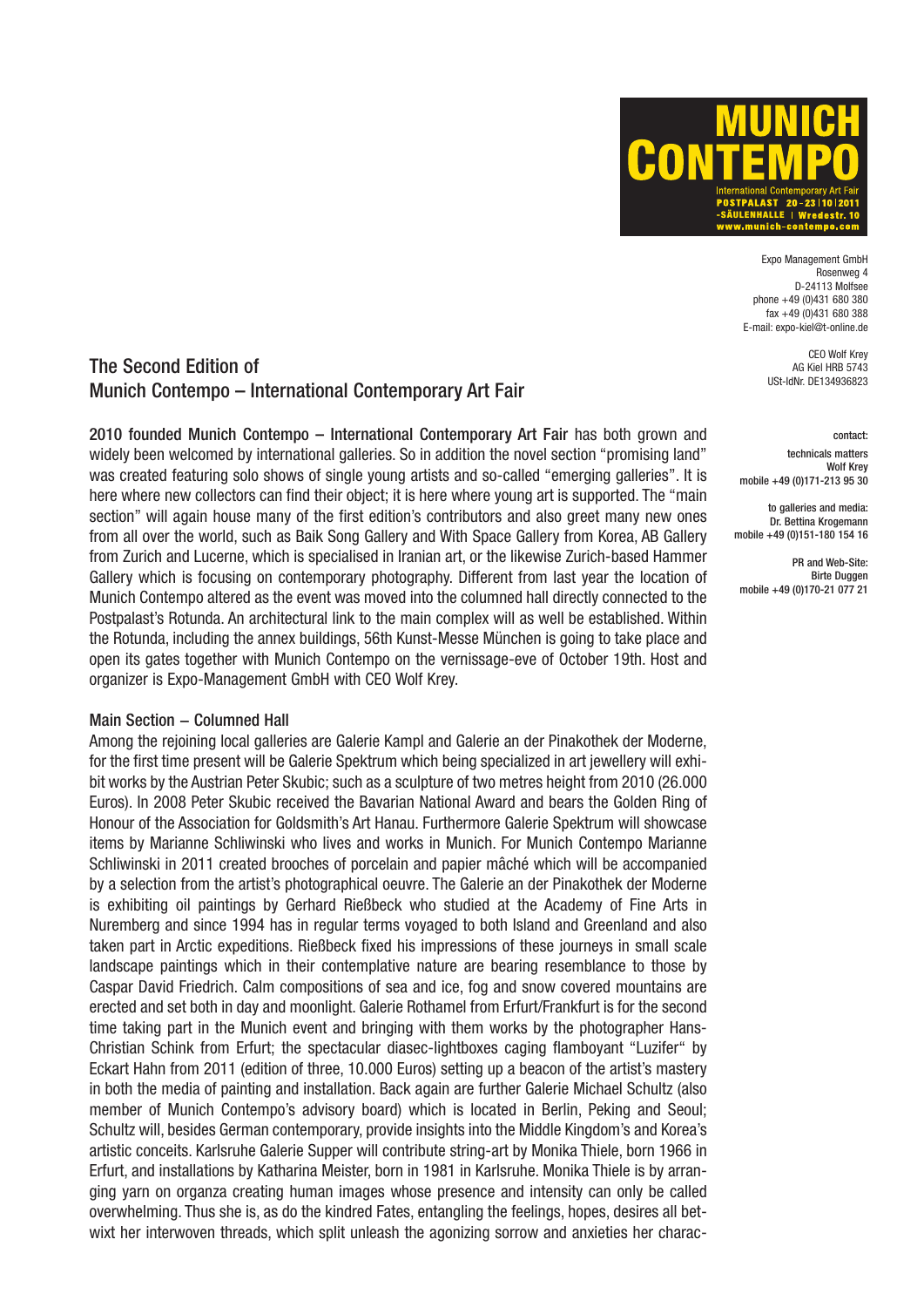

ters concealed. Thus the beholder's penetrating glance when eyes through superficial fabrics deeper, deeper still submerge then shall embrace the figures' innermost, the soul within the frame (available for four-digit Euro-sums). Katharina Meister is in her installation "Landschaftsraum II" (the ambiguous title's rough translation being: Landscape Chamber), 2011 mixed technique within a wooden showcase, deluding common habits of seeing and perception. By layers of landscapefragments, drawings on transparent paper and cut-out silhouettes, set in old and massive planks of log she is evoking a state between sight, insight, opaqueness, pellucidity, the tangible and the intangible in three or two dimensions (1900 Euros). Among those Munich Contempo will further welcome back is Galerie KK from Essen. Apex of their show is the Chinese painter Yongbo Zhao whose just off the easel oil-painting "Taylorismus" (Taylorism) can be bought for 24.000 Euros. The painting is Zhao-typically tinged in a subtle shade of humour: Around a fat capitalist frog his underfed and fragile fellow batrachians are toiling like poor devils in their pit. Jiri Svestka (Prague/Berlin) is also returning to the Isar-shores. From Prague Svestka fetches conceptional sculptural works by Kristof Kintera, an artist born 1971 and today living in the Moldau metropolis. Among the objects is a large-scale plastic "All my bad thoughts" (2010, polyrethane); an anthropomorphic bulk of brownish matter squatting on the floor to which all evil notions have congealed − feel free to associate! Galerie Rainer Klimszak, Viersen, will have American Pop-Art of several generations from his main programme in his portfolio and so will have his Nurembergian collegues of Galerie Hafenrichter.

Galeria Hauser from Spanish Coruna are also having their second sojourn in the Bavarian capital, again with work by the Brazilian artist Regina Silveira, born 1939 in Porto Alegre. Today revered as the Grande Dame of contemporary art in Brazil she ere had in her early works employed graphic arts and printing techniques until in the late 60ties she went beyond. Her oeuvre thence gradually shifting to conceptional, so colours were eliminated leaving mere light and shadow; both inseparably entwined. The shadow bred by a material shape steps forth, half light and half just shape, and is perceived as darker kind of light. And were not shape itself then unimaginable became both shadow and projection. Such space and shape make up the second and substantial compound in Regina Silveira's and always are material. The spaces and bodily objects the artist is choosing are mostly monumental, be they the plain and stressed outline of sculptures be it architecture, which then are turned into a mounting, framework or a stage to set the work.

# New Contributors – Germany

New arrivals at Munich Contempo from all parts of the Federal Republic will among others be Galerie Ahlers from Göttingen, Hegau Bodensee Galerie, Galerie Albert Baumgarten from Freiburg, Galerie Peters-Barenbrock from Ahrenshoop, Galerie Döbele from Dresden and Galerie Giesler & Partner from Berlin. Galerie Ahlers is showing contemporary representational and figural paintings by Sigrid Nienstedt and Thomas Schiela. Sigrid Nienstedt, born 1962 and master's apprentice of Ben Willikens, is albeit preferring the genre of landscape painting approaching her subject not in the common naturalistic manner but in abstract and raised work thus offering the beholder a large plane of projection; like in the 2011 large scale "Goldene Elbe" (Golden Elbe), a composition of oil and gold leaf wood (11.000 Euros). Thomas Schiela's artistic output is photorealistic yet in the most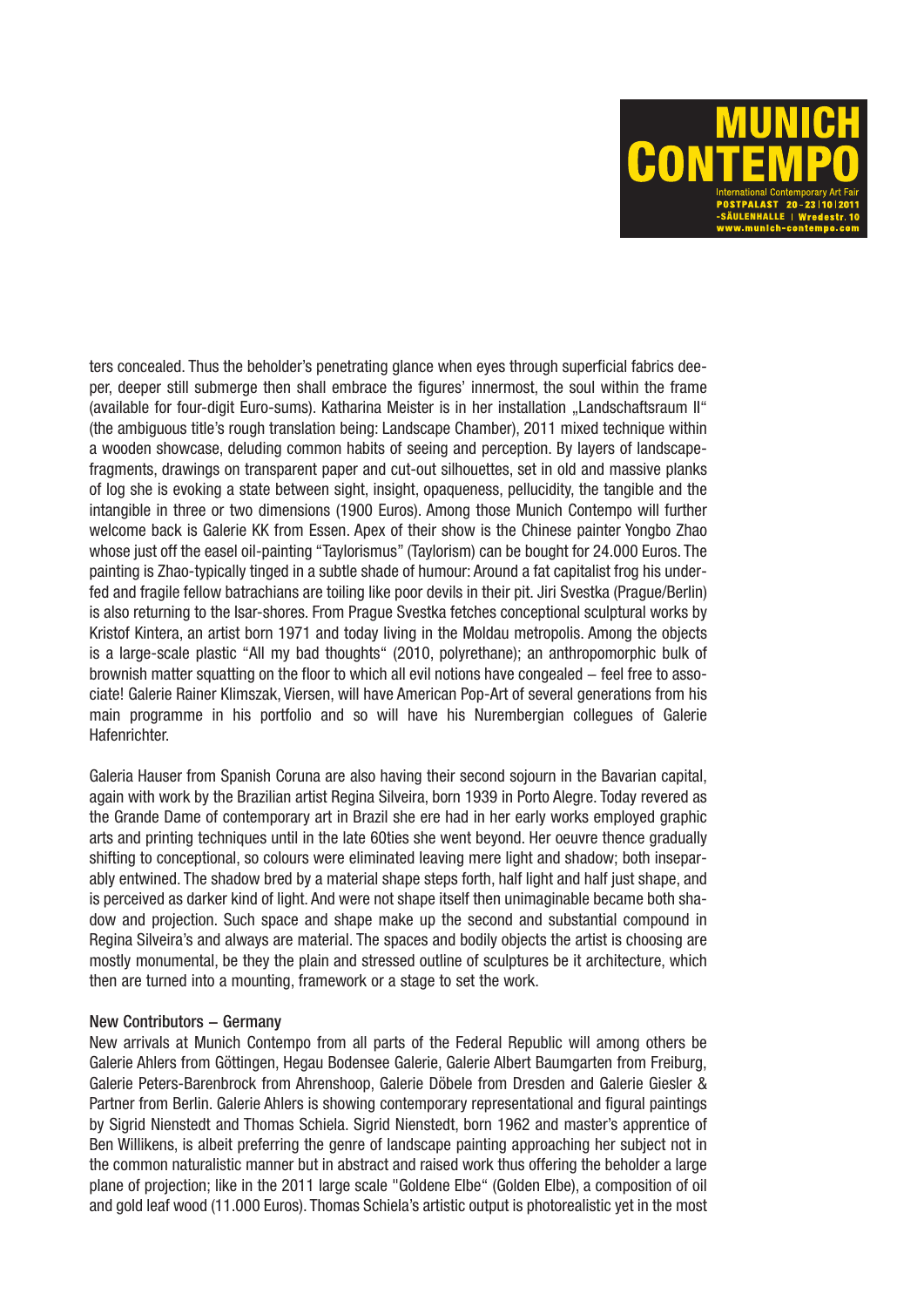

uncommon technique of aquarelle on canvas, to be admired e. g. in the large scale "Ukama  $5 -$ 11", measuring 185 x 250 cm (15.000 Euro). From the federal capital Munich Contempo is expecting the galleries Berlin Art Projects and Manfred Giesler. Manfred Giesler will present a fourwomen/men show all around fairy-tales and the figurative; the exhibiting artists being Catrin Rothe, Ailinger, Mandy Seifert and Charles Rump.

### New Contributors – International

Munich seems to attract foreign galleries quite magnetically. New contributors are inbound from Korea, Austria, Portugal, from Switzerland and Spain, from the Czech Republic, the USA (NYC) and from Zimbabwe. Korean contemporary and renowned international art will be shown by With Space Gallery and Baik Song Gallery. The Antimuseo Project Gallery will arrive from Madrid and join the "promising land" where they will meet Victor Lope Contemporary Art from Barcelona, Galeria Punto from Valencia will be welcomed within the main section. Galeria Punto is apart from other things planning to present works by the Argentine Cristina Ghetti. The artist is exploring the field of geometrical abstraction in both the media of painting and of installation. The theoretical foundations of her artistic endeavours are at the same time being lined out in her doctoral thesis "Post Medial Geometry" in which she is retracing new geometry's development within the visual arts. Madrid's Antimuseo Project Gallery will bring with them the onewoman show "Womankind" by the feminist artist Maria Maria Acha, born 1968 in Lima Peru and today working in Mexico City and Madrid. Her works are précising the human condition of being born a woman and not a man. From Switzerland three new exhibitors will be greeted on Munich Contempo: from Zurich and Lucerne AB Gallery who is specialized in Iranian art, Hammer Gallery from Zurich with their focus on photography and Galerie Blue Elephant from Steinach. One of AB Gallery's contributions are the photographic works by Halim Al Karim, who was born 1963 in Iran and is now living the USA and Dubai. Large scale female portraits, which can merely be guessed yet not identified for them being veiled underneath artificial superimpositions. Hammer Gallery will show works by Claudia Rogge and 1981 born Chinese artist Zhang Peng, who in his recent "Made in China"-cycle is fathoming the complex political and sociological tectonics between the Chinese and the Western World. Austria is on the one hand represented by Viennese Aurora Art Gallery, which will not only but in particular show works by Hermann Nitsch – presently being all the rage in Munich not only due to exhibitions but even more due to his work for the Bavarian State Opera, i. e. scenery and costume design for Olivier Messiaen's "Saint Francois d´Assise". On the other hand there will be white8 Gallery from Vienna exhibiting Austrian art besides international artists like Chuck Close, and Galerie Getreidegasse, Salzburg, will show films by Berthold Bock; such as ..Le décès moderne" (Modern Decay).